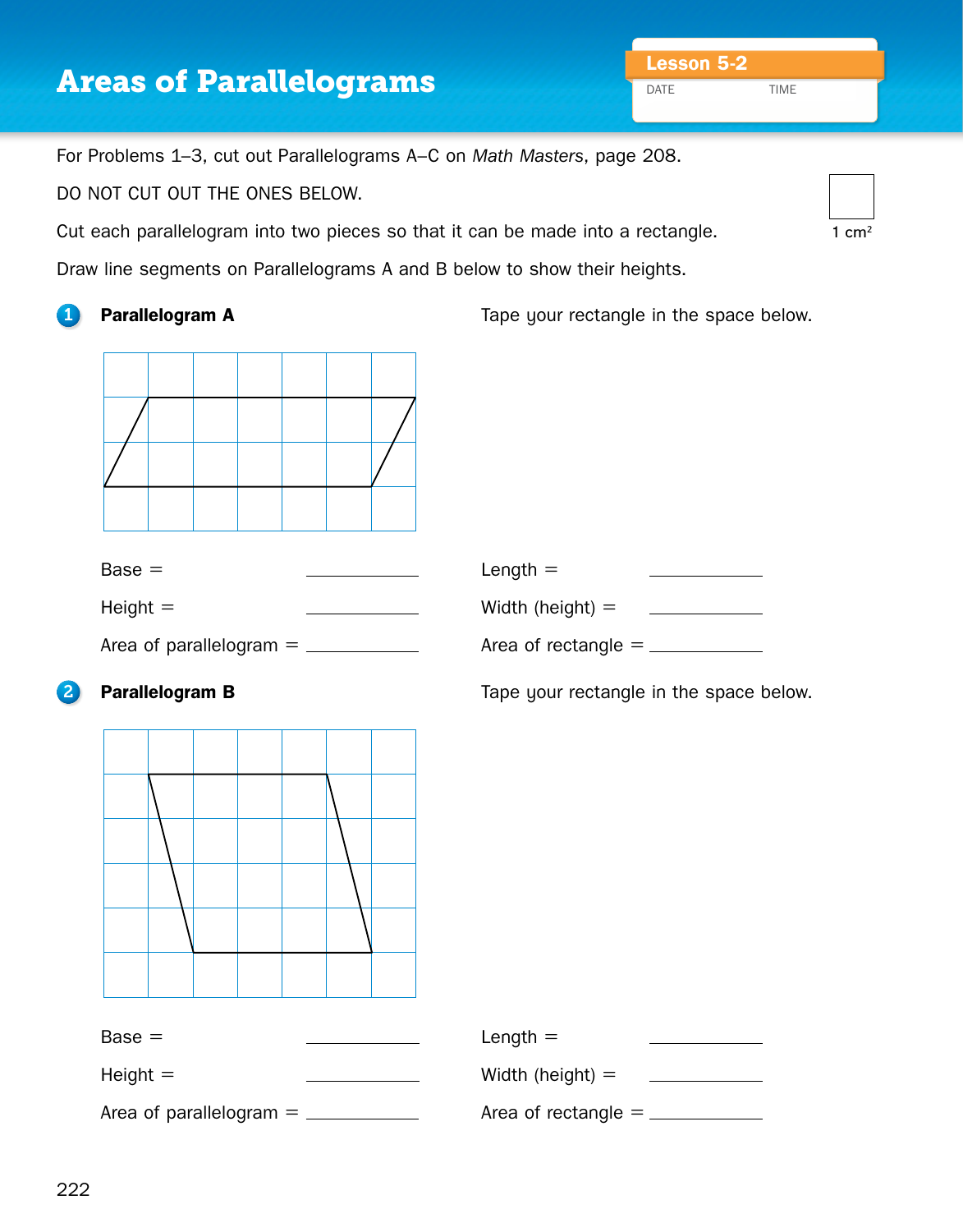|   |                                                                                                                        |                                         | <b>Lesson 5-2</b> |                  |
|---|------------------------------------------------------------------------------------------------------------------------|-----------------------------------------|-------------------|------------------|
|   | <b>Areas of Parallelograms (continued)</b>                                                                             |                                         | DATE              | TIME             |
|   |                                                                                                                        |                                         |                   |                  |
| 6 | Draw a line segment outside Parallelogram C to show its height.                                                        |                                         |                   |                  |
|   | Parallelogram C                                                                                                        | Tape your rectangle in the space below. |                   |                  |
|   |                                                                                                                        |                                         |                   |                  |
|   | $Base =$                                                                                                               | Length $=$                              |                   |                  |
|   | $Height =$                                                                                                             | Width (height) $=$                      |                   |                  |
|   |                                                                                                                        |                                         |                   |                  |
|   | a. Look for patterns in Problems 1-3. Use the patterns you<br>find to write a formula for the area of a parallelogram. |                                         |                   |                  |
|   | b. Use your formula to find the area of parallelogram DORA.                                                            |                                         |                   |                  |
|   | D<br>$\boldsymbol{A}$<br>Use your ruler to measure where needed.                                                       |                                         |                   |                  |
|   | Draw on and label the parallelogram to show<br>what you measured.                                                      | O                                       |                   | $\boldsymbol{R}$ |
|   | Area of parallelogram DORA _________                                                                                   |                                         |                   |                  |
|   |                                                                                                                        |                                         |                   |                  |

**c.** Explain how you used the formula to find the area for parallelogram DORA.